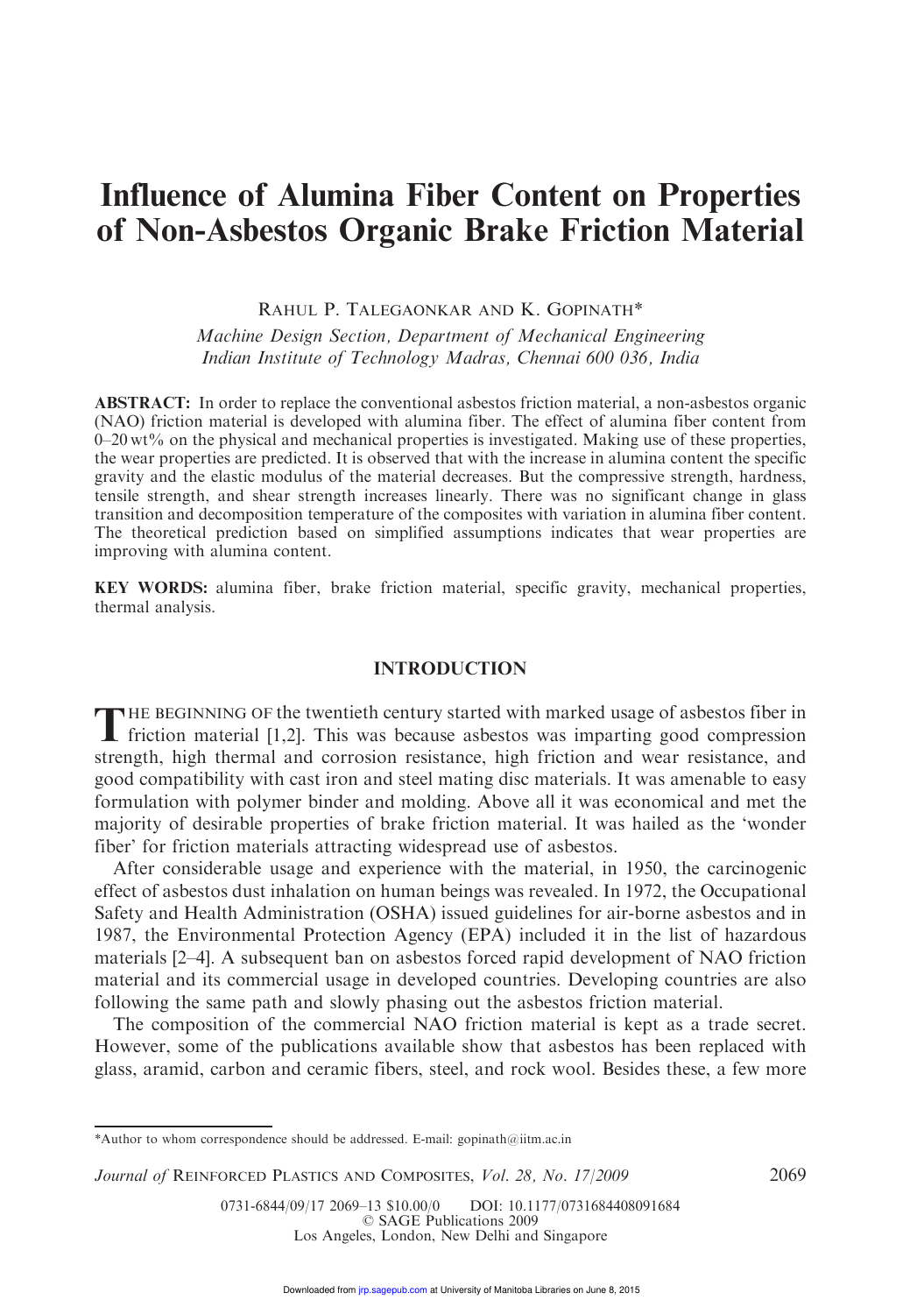ingredients are added to compensate for the properties of asbestos. The brake material survey indicates that various ingredients used are the resin 15–20%, fiber 30–40%, filler 10–20%, friction dust 10–20%, and materials for special effects 5–10% by weight [1,3,5]. When alumina particles are used in polymer-based model composites, Durand et al. [6] found a significant improvement in wear resistance. Further it also improved the thermal stability of the material. The epoxy bonded friction materials they developed had a hardness of 10 to  $50 \text{HV}_1$ .

Eriksson et al. [7] in their study on tribological surfaces used a brake pad with  $30 \,\text{wt}\%$ fiber to achieve good strength, friction modifier up to  $38 \text{ wt\%}$  to stabilize the friction,  $5 \text{ wt\%}$  friction additives to improve friction,  $11 \text{ wt\%}$  rubber chips to improve the damping, and  $8 \text{ wt\%}$  resin to bond the ingredients. For the braking pressure of 1.5 MPa and sliding speed of 0–3 m/s of the rotor disc, friction was in the range 0.5–0.6. Osterle et al. [8] used a brake pad with  $2wt\%$  organic fibers,  $48 wt\%$  metals,  $22 wt\%$  fillers,  $10 wt\%$  lubricant, 12 wt% rubber chips and 6 wt% resin. For brake operating pressure of 0.5MPa and sliding speed of 9.2 m/s, they obtained friction in the range 0.3–0.4. Gopal et al. [9] used up to  $20 \text{ wt\%}$  barite,  $40 \text{ wt\%}$  fiber,  $40 \text{ wt\%}$  resin and varied the Kevlar fiber content from  $0-12$  wt% by replacing barite correspondingly. For a sliding speed 5.8–11.2 m/s and pressure 0.69MPa, friction range was 0.25–0.4.

From the survey of materials, it is observed that the alumina fiber in the place of alumina particulate is likely to impart better strength to the friction material. It also has good thermal stability and is non-toxic. Since the information on the use of alumina fiber for friction material is scarcely available, it is a worthwhile proposition to investigate it. Hence, for the current study, the influence of alumina fiber content from  $0-20$  wt% on physical and mechanical properties of NAO friction material is explored. From these properties, an attempt is made to predict the wear behavior.

## MATERIALS AND METHODS

A majority of friction materials for passenger car brakes in use have a coefficient of friction in the range  $0.3-0.4$  while operating up to a pressure (P) of 1.5 MPa, speeds (V) up to 9 m/s, and PV (product of P and V) up to 8 MPa m/s. The densities were between 2.0 and 4.0 g/cc and a hardness value of about  $50 \text{ HV}_1$  [1,5–9]. This information serves as a guideline for the development of new NAO friction material.

## Material Development

As a trial, a base composition was evolved with 20 wt% steel wool which can impart good thermal conductivity and strength, 5 wt% each of glass and rock wool to further improve the strength,  $5 wt\%$  of graphite to obliterate any seizing tendency of the steel wool at the friction surface and improve smooth operation,  $10 \,\text{wt}$ % of friction dust to stabilize the friction,  $25 \text{ wt}$ % barite and  $5 \text{ wt}$ % chalk powder as filler materials, and  $25 \text{ wt}$ % of phenolic resin as bonding material. The friction material developed satisfied the requisite strength properties. Hence for the study, alumina fiber was added to the base composition in steps of  $5 \text{ wt\%}$  up to 20 wt% and correspondingly the barite content was reduced in the base composition. The details of the five grades of NAO friction material developed are given in Table 1.

In order to obtain a homogeneous mix, a sequential mixing procedure derived from earlier experience was adopted. First, the alumina fibers and the rockwool were churned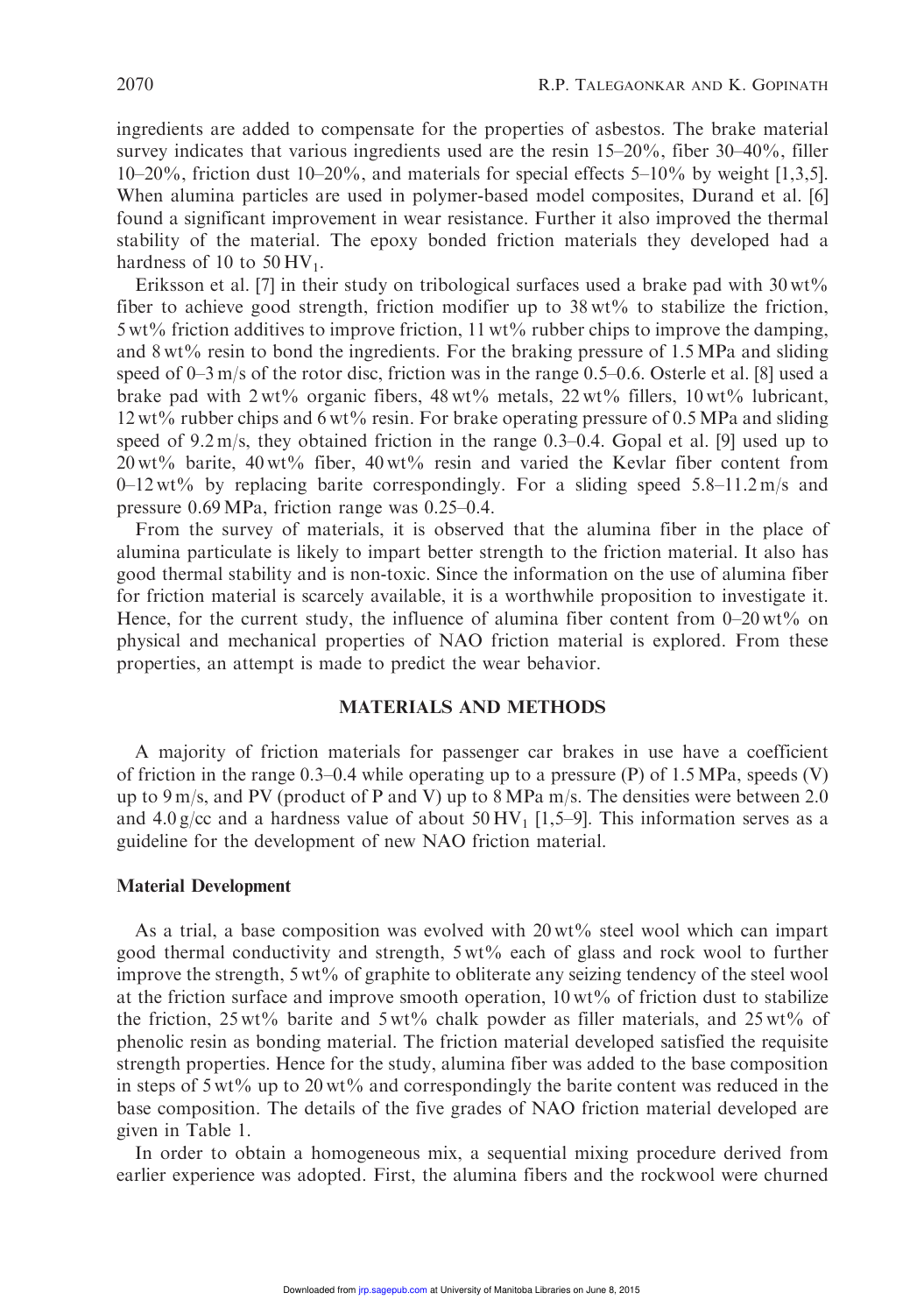together for 6 min in a drum mixer. The feeder and chopper were both switched on at 120 rpm. Then straight phenolic resin was added and the mixer was run for 5 min. Steel wool, barite, graphite, and chalk powder were added and mixed for the next 15 min. Finally, glass fiber was added and the mixer was run for 4 min. This time the chopper was turned off in order to prevent damage to the glass fibers. This was followed by the molding cycle.

The brake friction composites in the form of slabs were molded in an hydraulic press (Glasnost Hydraulics) of 150 ton capacity. A mix weight of 1.5 kg was taken into a die for compaction. The top and bottom temperature of the die was maintained between 130 and  $150^{\circ}$ C. A compaction pressure of 17–21 MPa was maintained. The press curing cycle was maintained for 8 min. Five breathing cycles were followed by final curing. The breathing cycles helped to remove entrapped gases evolved during cross-linking reaction of the resin. Details of the molding cycle are shown in Figure 1. The fabricated composites were cut into the required specimen size for various tests.

| Ingredient             | Content in wt% |          |          |          |          |  |  |
|------------------------|----------------|----------|----------|----------|----------|--|--|
|                        | Sample 1       | Sample 2 | Sample 3 | Sample 4 | Sample 5 |  |  |
| Alumina fiber          |                | 5        | 10       | 15       | 20       |  |  |
| Glass fiber            | 5              | 5        | 5        | 5        | 5        |  |  |
| Rockwool               | 5              | 5        | 5        | 5        | 5        |  |  |
| Steel wool             | 20             | 20       | 20       | 20       | 20       |  |  |
| Phenolic resin         | 25             | 25       | 25       | 25       | 25       |  |  |
| Barite                 | 25             | 20       | 15       | 10       | 5        |  |  |
| Graphite               | 5              | 5        | 5        | 5        | 5        |  |  |
| Chalk powder $(CaCO3)$ | 5              | 5        | 5        | 5        | 5        |  |  |
| Friction dust          | 10             | 10       | 10       | 10       | 10       |  |  |

Table 1. Composition of non-asbestos organic friction material samples.



Breathing cycles

Figure 1. Molding cycle for the composites.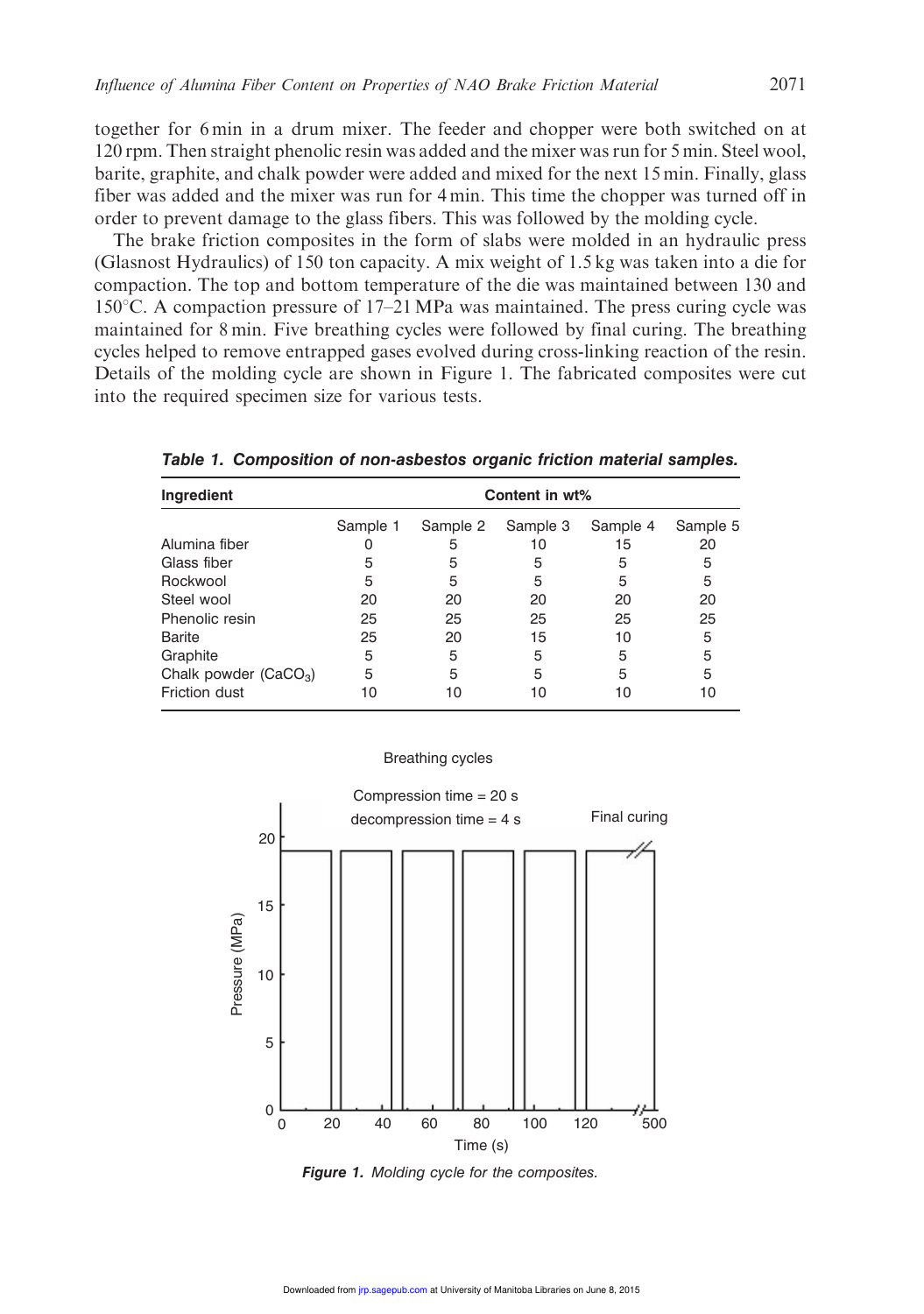#### RESULTS AND DISCUSSION

#### Property Evaluation

#### PHYSICAL PROPERTY

The specific gravity of the friction materials was measured as per the specifications given in SAE J 380 SEP 93 standard [10]. A Mettler PM 400 weighing balance with density determination kit was used. For each composite, 10 samples were used and the specific gravity was calculated using:

$$
S = \frac{W_a}{W_a - W_w} \tag{1}
$$

where S is the specific gravity,  $W_a$  is the weight in air, and  $W_w$  is the weight in water. The average specific gravity for the composites is shown in Figure 2.

It is noted in Figure 1 that the specific gravity of the material decreased linearly with increase in alumina content. This is obvious as the alumina fiber is replacing heavier barite. The decrease in the specific gravity is advantageous for brakes as it reduces the un-sprung mass of the vehicle. The relation between specific gravity  $(S)$  and alumina fiber content  $(x)$ is given as:

$$
S = -0.0035x + 2.1718.\t(2)
$$

The specific gravity of friction materials developed for the study lies within the range mentioned in the guidelines.

# THERMAL ANALYSIS

In the working of brakes, friction materials are subjected to high temperatures due to friction. If temperature reached is high enough, it results in softening or sometimes even in



Figure 2. Variation of specific gravity with alumina fiber content in friction materials.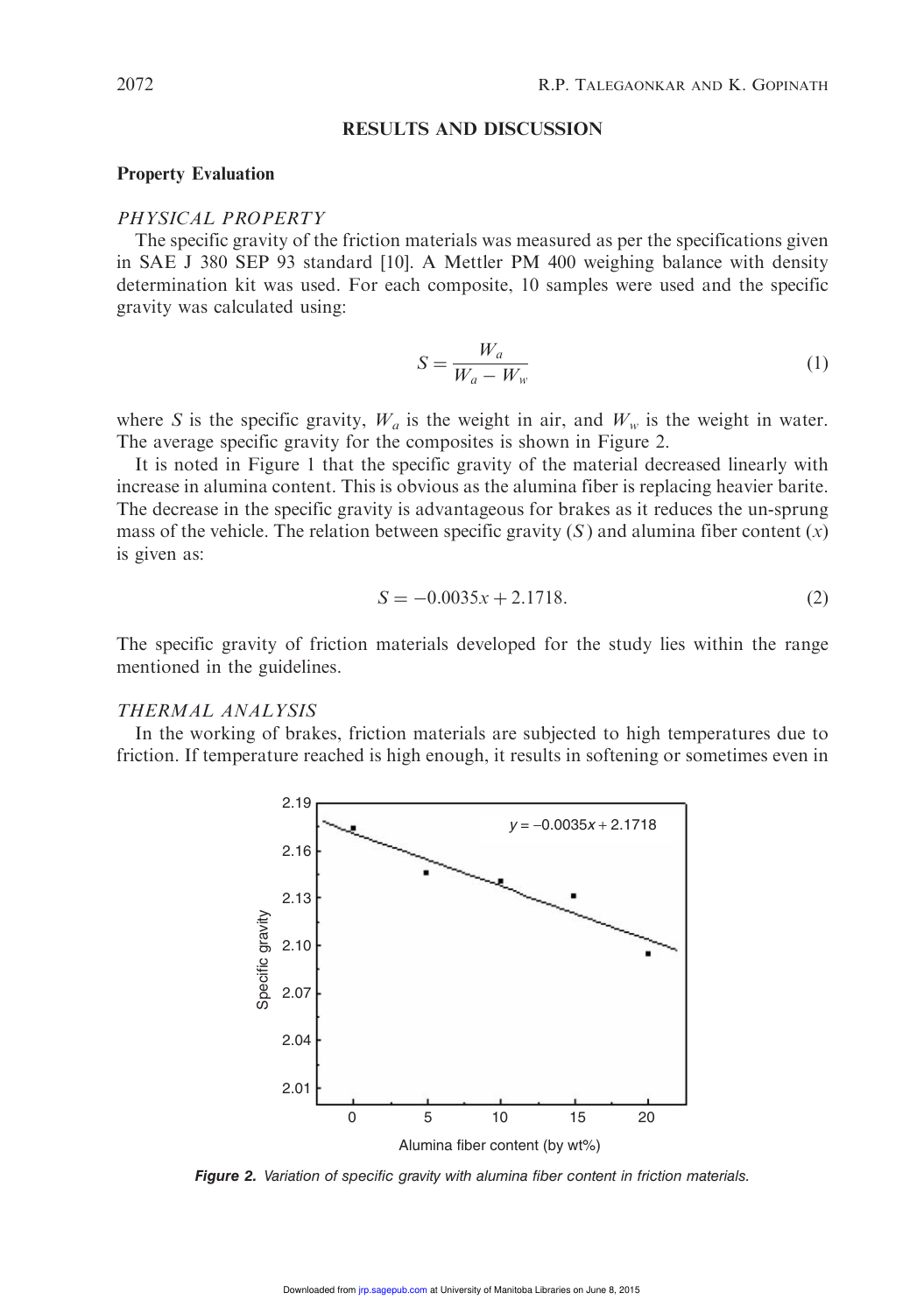decomposition of the friction materials. To know about thermal behavior of the friction materials, differential scanning calorimetry (DSC) and thermo-gravimetric analysis (TGA) was carried out.

At higher temperatures, the polymer matrix becomes soft and hence shear strength of the composites reduces. The temperature at which polymer matrix changes from a glassy state to a rubbery state is called the glass transition temperature  $(T_g)$ . To know  $T_g$  of the five friction materials, DSC evaluation was carried out in a NETZSCH DSC 204. A typical DSC thermogram for the friction material with 10% alumina fiber content is shown in Figure 3.

The variation of  $T_g$  with alumina content is shown in Figure 4. It was observed that  $T_g$  for other composites was also around 250°C. There was no significant change in  $T_g$ 



Figure 3. DSC thermogram for brake friction composites with 10% alumina fiber content.



Figure 4. Influence of alumina content on glass transition temperature of the NAO friction materials.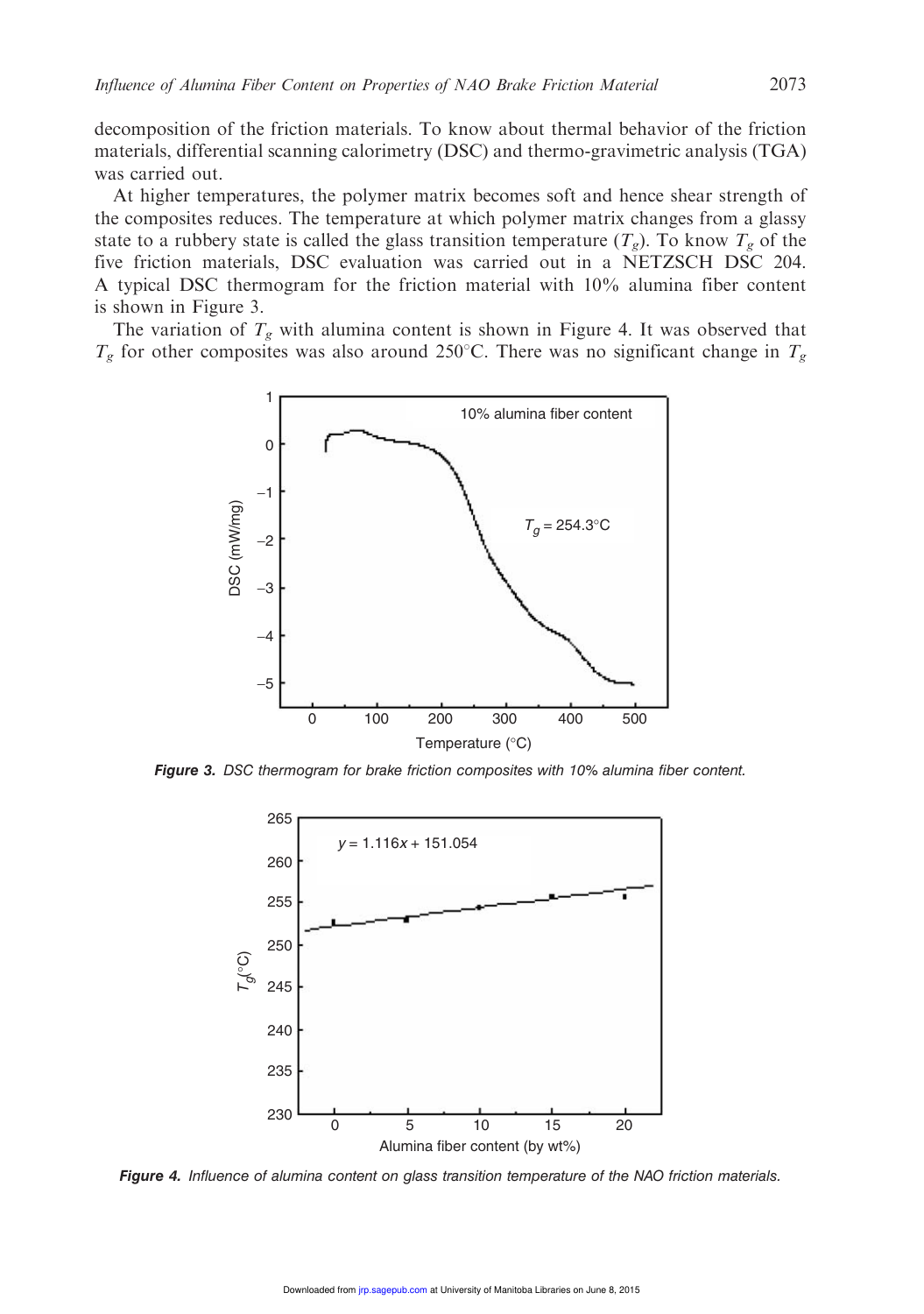

Figure 5. TGA and DTG thermograms for composite with 10% alumina fiber content.

with increase in alumina fiber content in the friction composites.  $T_g$  is a property of phenolic resin and hence it is noted that the effect of alumina fiber content on  $T_g$ is not significant.

Alumina fiber has high temperature stability. So, to know if different contents of alumina fiber have any influence on decomposition of composites, TGA was carried out. The TGA and differential thermal gravimetry (DTG) thermogram for friction material with 10% alumina fiber content is given in Figure 5. From the TGA curve, it is clear that decomposition takes place at around  $300^{\circ}$ C. Similar results were also obtained for the other friction materials. Hence, it is clear that alumina fiber does not have any significant influence on the decomposition temperature of the friction materials. The decomposition of the friction composites was due to decomposition of phenolic resin.

## Mechanical Properties

During application of brakes, a compressive force acts on the friction composites. The composites should have high compressive strength and should not fail under the applied braking pressure. To know about compressive strength of these composites, tests were carried out using Instron 3367 using 10 mm cubic specimens. Three samples of each composite were tested and the average value was calculated. Compressive stress–strain behavior of a specimen with 10% alumina fiber content is shown in Figure 6. The maximum compressive strength was 138.70 MPa while breaking stress was 34.9 MPa. The compression at break point was 1.1193 mm (14.57%). Linear stress–strain behavior is exhibited until the ultimate point of the curve.

Compression test results for the friction composites are shown in Figure 7. Maximum compressive strength and strain are plotted against the alumina fiber content in friction composites. The relation between compressive strength  $(\sigma_c)$  and alumina fiber content  $(x)$ is given as:

$$
\sigma_c = 13.657x + 99.719. \tag{3}
$$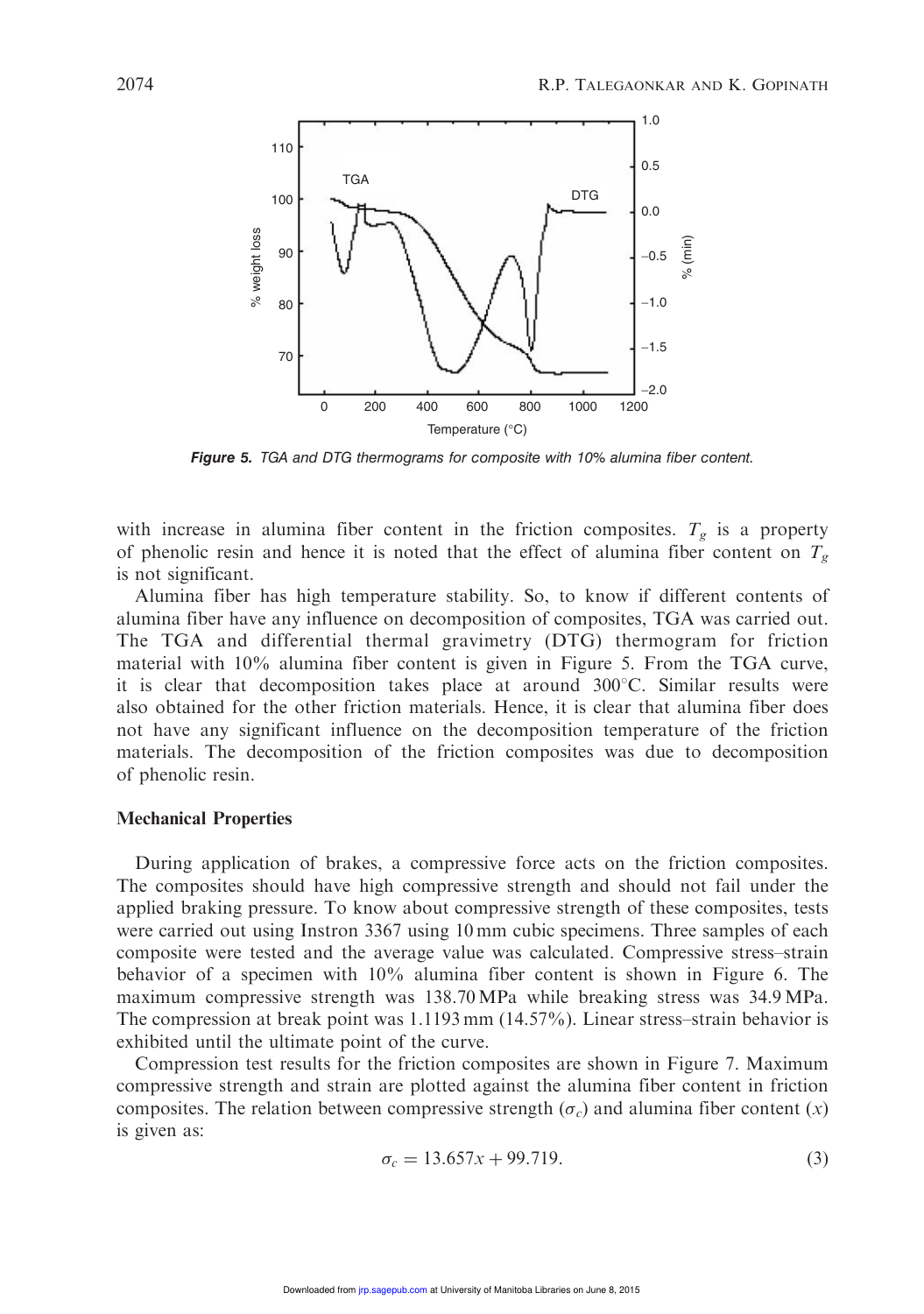

Figure 6. Compression test result for the composite with 10% alumina fiber content.



Figure 7. Compression test result for friction composites.

Figure 7 shows that compressive strength as well as the strain increases with an increase in the alumina fiber content in friction material. This is because of the reinforcing effect of the fiber. The combined effect is an increase in the toughness of the material. The compressive strength of a commercial friction material evaluated gave a value of 110 MPa. The current NAO developed had a strength better than the above and was in the range 120–170MPa.

Hardness of the composites was measured by the Shore D scale. For each composite, hardness was measured at ten different locations and average hardness was taken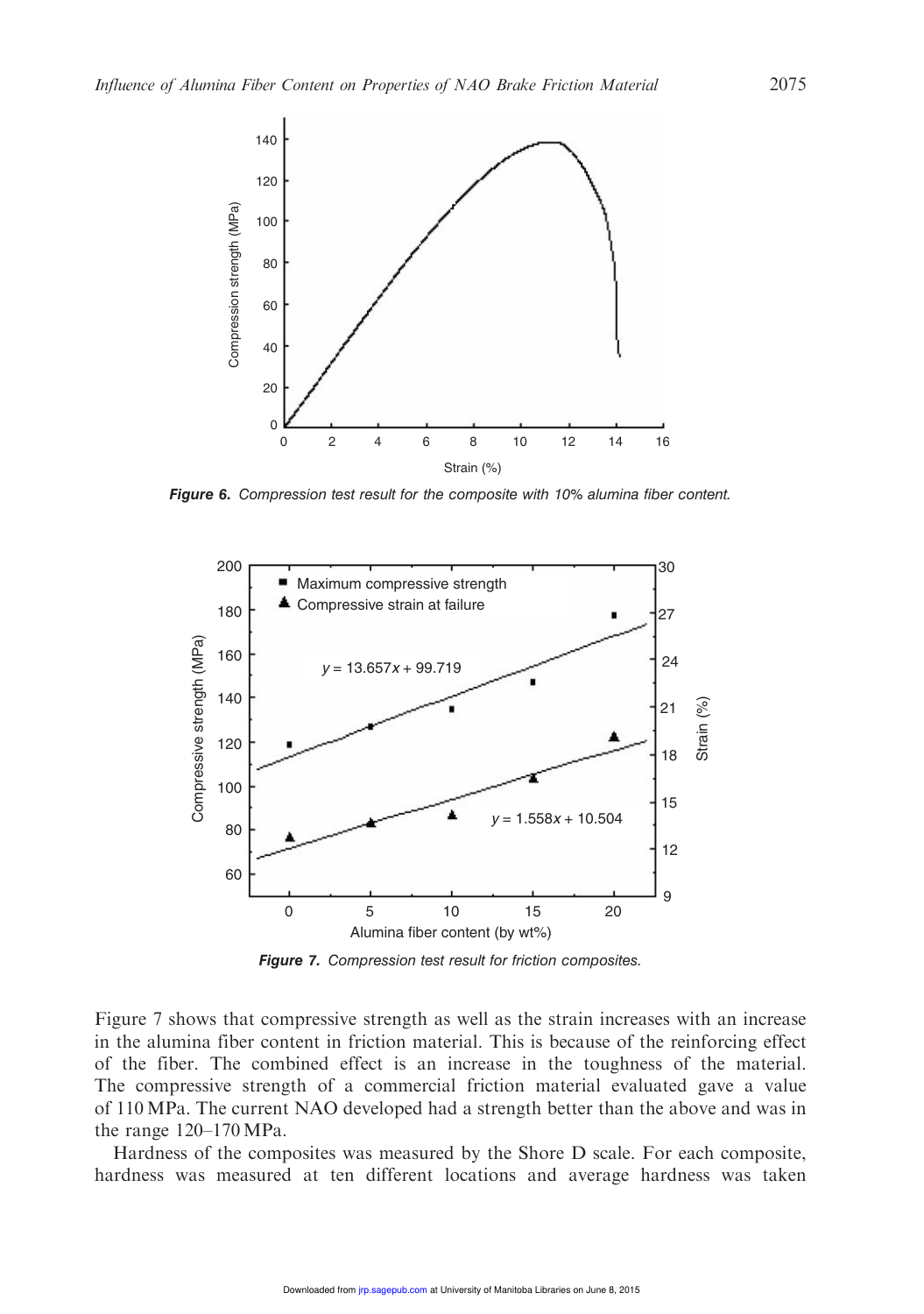

Figure 8. Variation of hardness with alumina fiber content in friction materials.



Figure 9. Specimen dimensions for the tensile testing.

for representation. Variation of hardness with alumina fiber content in the friction composites is shown in Figure 8.

The relation between hardness  $(H)$  and alumina fiber content  $(x)$  is given by:

$$
H = 0.46x + 82.6.\t(4)
$$

The linear increase in hardness with alumina content is expected since it is the hardest component among the ingredients in the material. Its increase is hence bound to increase the hardness.

The tensile testing was carried out according to ASTM D 638-1 [11]. Five specimens of each composite were tested and average ultimate tensile strength was calculated. The standard specimen dimensions in mm are given in Figure 9. The specimens were tested on a Universal Testing Machine (UTM). A stress–strain diagram for a specimen with 10% alumina fiber content is shown in Figure 10. The material shows elastic limit up to a stress of about 7 MPa. The ultimate tensile strength was 28.07 MPa. The total elongation was 1.035 mm (1.63%). There was no yielding in the material. This behavior is near to that of a brittle material.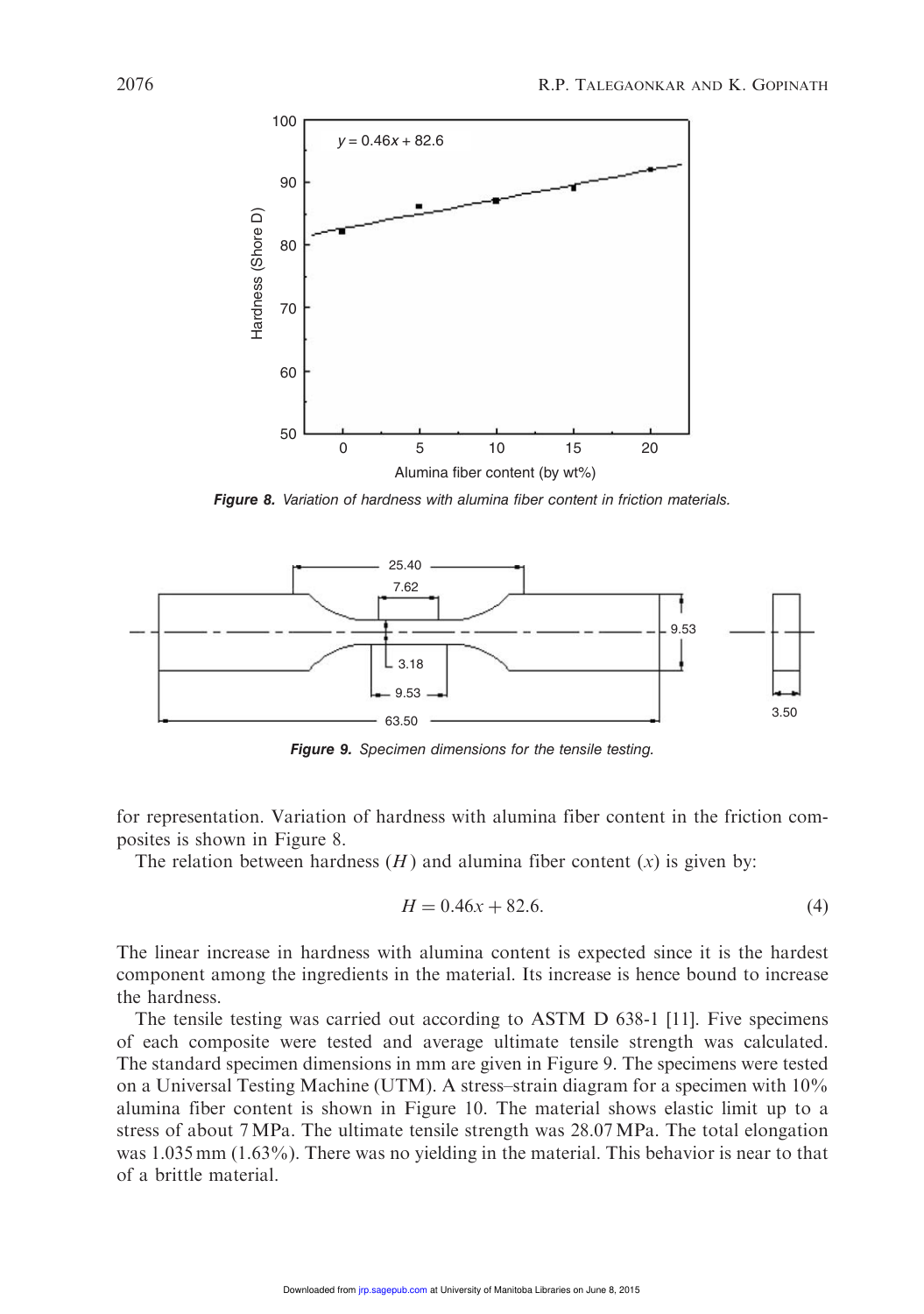

**Figure 10.** Tensile test result for the composite with 10% alumina fiber content.

|                                                 | Up to elastic limit |                   |         |                     |                           |
|-------------------------------------------------|---------------------|-------------------|---------|---------------------|---------------------------|
| Al <sub>2</sub> O <sub>3</sub><br>content (wt%) | $\sigma_t$ (MPa)    | $\varepsilon$ (%) | E (GPa) | $\sigma_{ut}$ (MPa) | $\epsilon$ at failure (%) |
| 0                                               | 7.02                | 0.032             | 21.938  | 30.414              | 1.28                      |
| 5                                               | 7.25                | 0.046             | 15.760  | 32.65               | 1.43                      |
| 10                                              | 7.47                | 0.081             | 9.222   | 33.42               | 1.57                      |
| 15                                              | 7.54                | 0.088             | 8.568   | 36.28               | 1.78                      |
| 20                                              | 8.11                | 0.114             | 7.114   | 37.291              | 1.85                      |

Table 2. Tensile test results for friction materials.

The tensile strength results for the friction composites are shown in Table 2. The ultimate tensile strength deviation for the composites is shown in Figure 11. The relation between ultimate tensile strength  $(\sigma_{ut})$  and alumina fiber content  $(x)$  is given by:

$$
\sigma_{ut} = 0.3477x + 30.534. \tag{5}
$$

The tensile strength increased with increase in the alumina fiber content owing to the reinforcing effect of alumina fiber in the composite.

Tensile strength of composites with various fibers, in a study of fade and recovery behavior investigation by Bijwe and Satpathy [12], was in the range 6.4–17.7MPa. The values obtained in the present study are higher which indicate better strength of the composites.

The shear strength of the composites was measured following ASTM D 732-99 standard [13]. In this case, a punch tool is used to shear the specimen. The specimen geometry (in mm) used here is shown in Figure 12. The testing is carried out on a UTM. Five specimens of each composite were tested and average ultimate shear strength was calculated. The shear strength for the friction material is shown in Figure 13. Variation of shear strength  $(\tau)$  with alumina fiber content  $(x)$  is given as:

$$
\tau = 0.4848x + 22.327.\t(6)
$$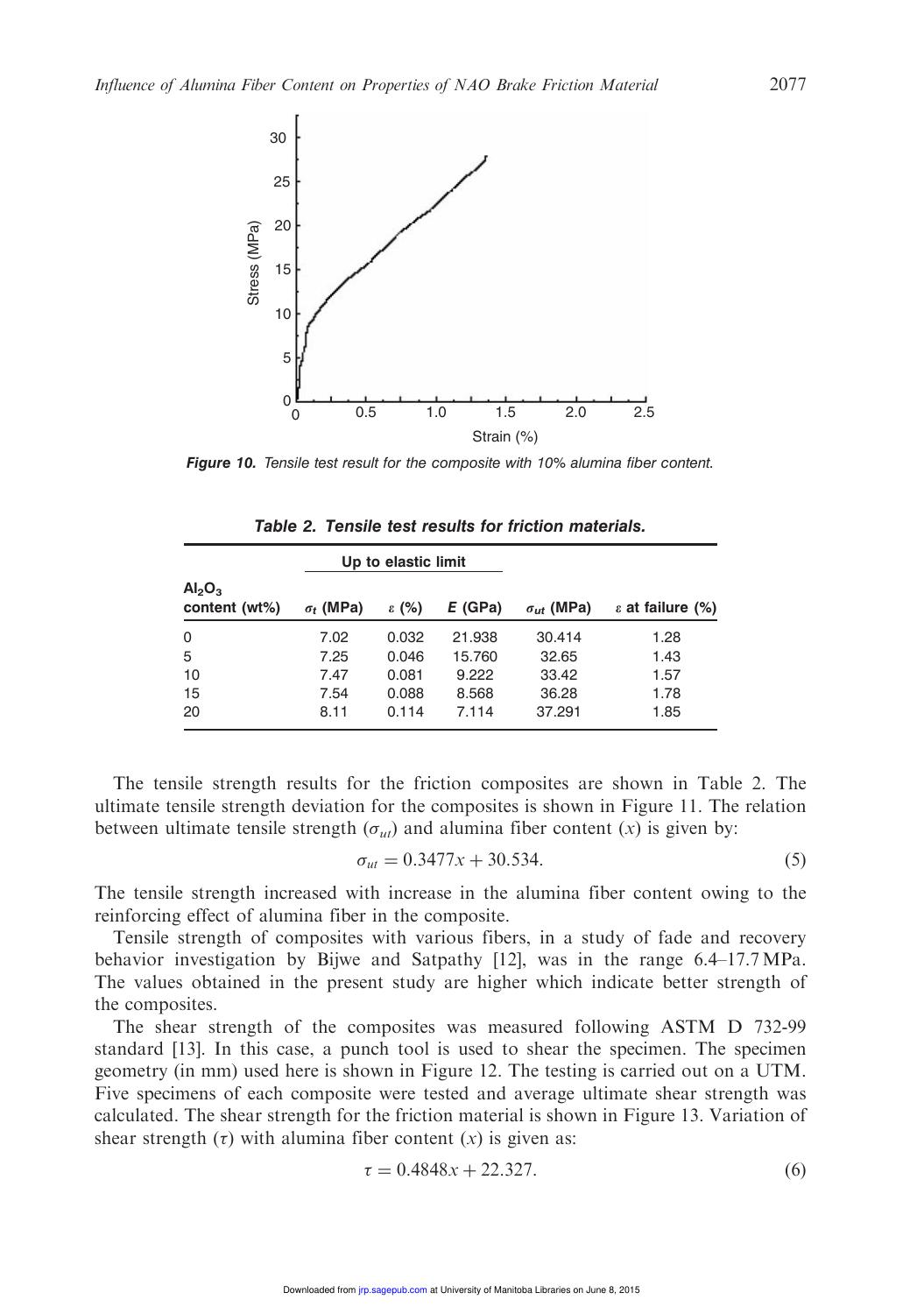

Figure 11. Tensile strength and strain of the friction composites.



Figure 12. Specimen dimensions for shear testing.

Shear strength increases with increase in the alumina fiber content. The presence of fiber in the resin matrix increases its shear resistance. Hence with increase in the alumina fiber content, the number of fibers increases, and the shear strength of the composite.

# Prediction of Wear Resistance

In the case of polymer matrix composites such as friction materials, adhesion and abrasion are the two dominating wear mechanisms. Using the mechanical properties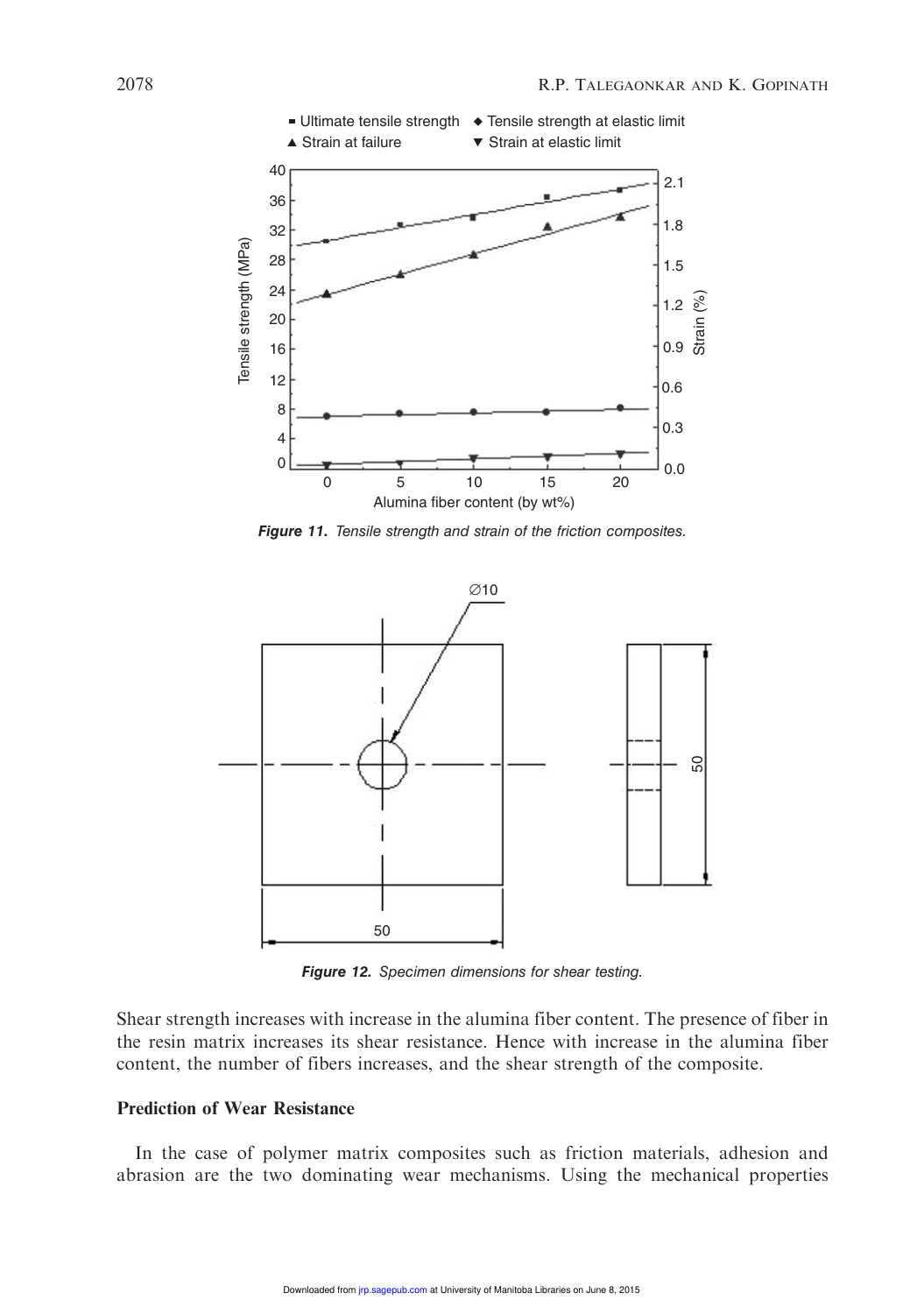

Figure 13. Shear strength of the friction composites.

obtained in this study, an attempt is made to predict adhesive and abrasive wear resistance of the friction composites. Wear performance is predicted using relative wear resistance which is defined as 'ratio of wear of composite with  $0\%$  alumina fiber content to wear of a composite'. In mathematical form:

relative wear resistance = 
$$
\frac{\text{ wear of composite with } 0\% \text{ aluminum fiber content}}{\text{ wear of the composite}}.
$$
 (7)

The friction composite with 0% alumina fiber content is a base composite and hence it is used for comparison.

In the case of adhesive wear, Burwell's equation [14] is used for calculation of wear volume  $(V)$ . It is given as:

$$
V = \frac{KWL}{H}
$$
 (8)

where K is the wear coefficient, W is the normal load applied, L is the total sliding distance, and  $H$  is the hardness. Thus wear is inversely proportional to hardness of the composite. In other words, wear resistance is directly proportional to hardness. For a particular load and sliding distance, relative wear resistance is measured as given by:

relative adhesive wear resistance = 
$$
\frac{\text{hardness of a composite}}{\text{hardness of base composite}}.
$$
 (9)

The relative wear resistance in adhesion for the composites is shown in Figure 14. Wear resistance is the maximum for friction composite with 20% alumina fiber content and it is 1.07 times that of base composite. This is because of high hardness of this composite, as it contains maximum amount of alumina fiber.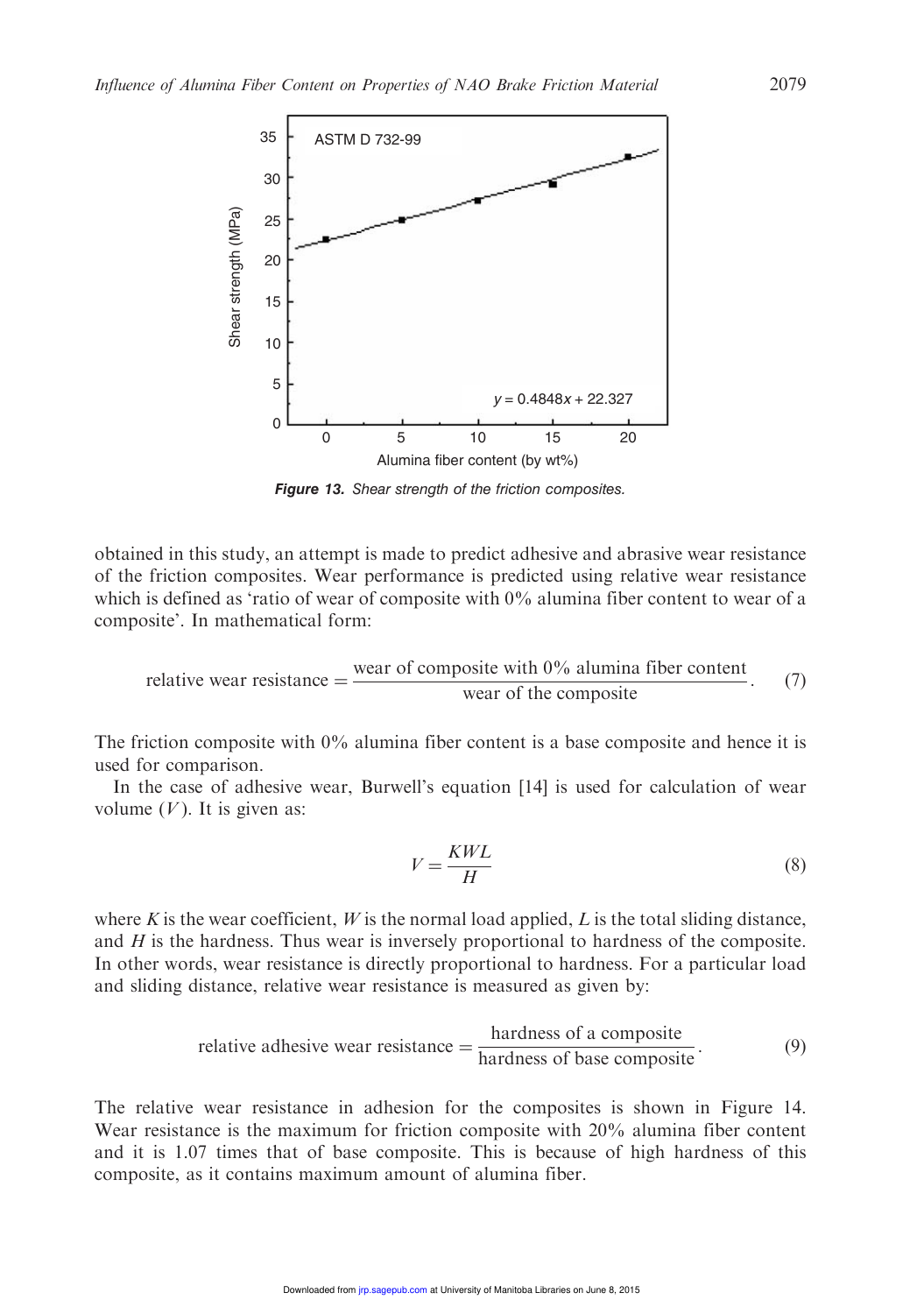

Figure 14. Relative wear resistance of the friction composites in adhesion and abrasion.

In the case of abrasive wear, Ratner's relation  $[15,16]$  is used to give wear volume  $(V)$ . It is given as:

$$
V = \frac{K\mu WL}{H\sigma_{ut}\varepsilon}.
$$
\n(10)

where K is proportionality constant,  $\mu$  is the coefficient of friction,  $\sigma_{ut}$  is the ultimate tensile strength, and  $\varepsilon$  is the elongation at break. So wear resistance of a composite is proportional to the (H $\sigma_{ut}$  $\varepsilon$ ) product. For a particular load and sliding distance, relative wear resistance is measured as:

relative abrasive wear resistance = 
$$
\frac{(H\sigma_{ut}\varepsilon) \text{ product of a composite}}{(H\sigma_{ut}\varepsilon) \text{ product of base composite}}.
$$
 (11)

Using the values of hardness, ultimate tensile strength, and elongation at break, relative wear resistance in abrasion is calculated and is given in Figure 14. In this case also, wear resistance is highest for the friction material with 20% alumina fiber content and it is 1.9 times that of the base composite. The composite with 20% alumina fiber content has highest ultimate tensile strength and strain at failure which indicates that, during sliding, more work will be required at the contact to disrupt the material.

Total wear resistance will be a combination of that in adhesion and abrasion which shows a steady improvement with the increase in alumina content. Hence it is beneficial to have higher alumina content from theoretical prediction.

## **CONCLUSIONS**

- 1. With increases in the alumina fiber content in the friction composites, specific gravity and elastic modulus reduce.
- 2. Mechanical properties such as compressive strength, hardness, tensile strength, and shear strength improve with increment in alumina fiber content in friction composites.